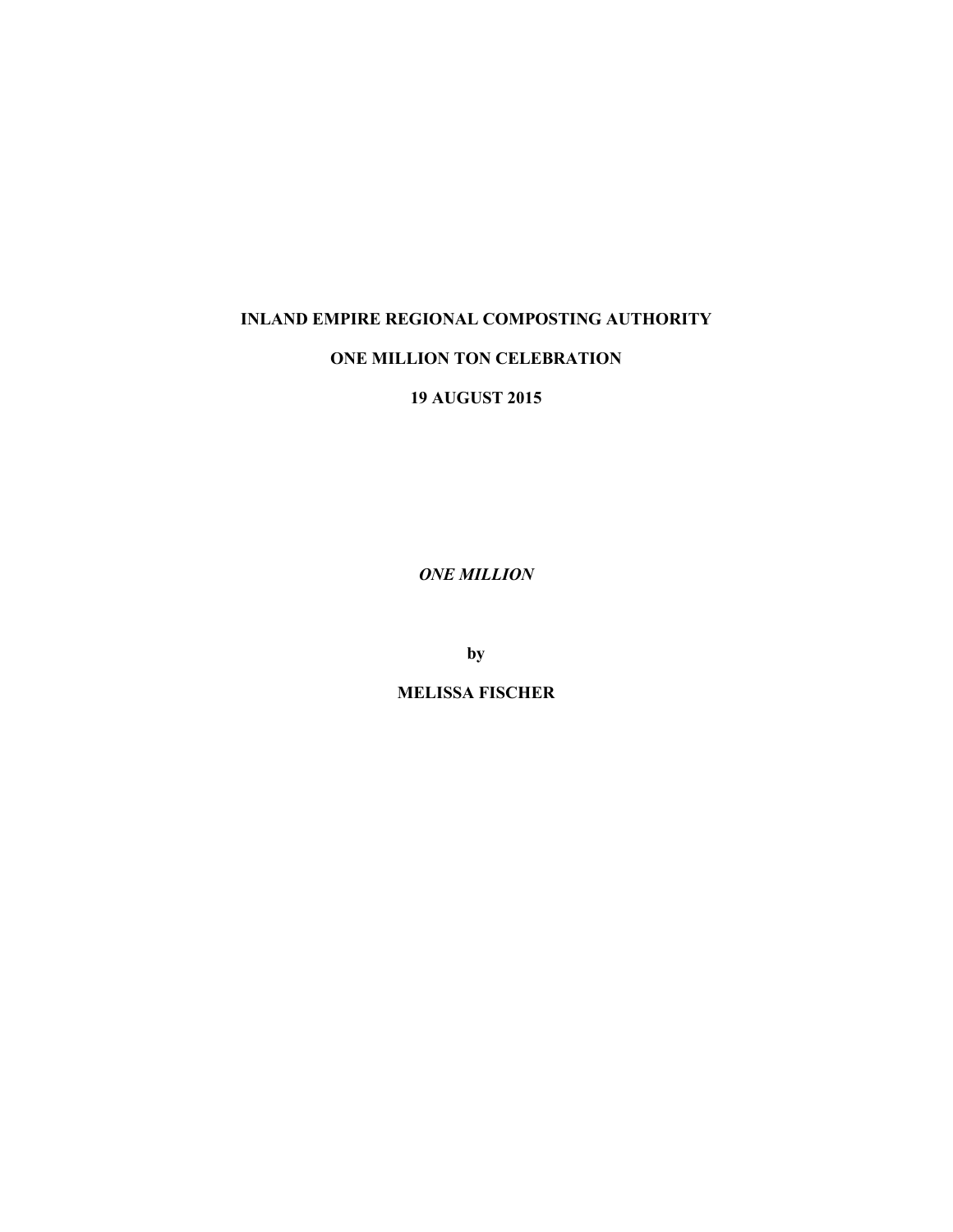## **One Million**

A million tons of biosolids 75% liquid Are you thinking of soup? Naw, it fluffs like chocolate cake.

One million tons of biosolids One bucket at a time One incomparable endeavor

Material has to move Gary Festa has a leaking hydraulic hose? Grab the extra push plate bucket 1500 cy/day In Material has to move Brad Yim's air conditioning is out? Can't stay in that cab in ammonia-saturated air Where's the spare loader? 600 cy/day Out Material has to move Operator's Improv Hydraulic cylinder down on Steve Mrocheck's bucket? Swap rigs with Scott Walker The GP is useless outside of Mixing 16 biosolids trucks daily 8 amendment trucks daily Material has to move Loaders dance Choreography of cooperation

One million One bucket One loader down

3 buckets bedding to 2 buckets wood structure Michael Butler and Scott Walker preblend 1000 cy/day Else it stratifies in the hopper 150 tn/day of amendment Dumped in Active No room to receive up front Loader the amendment back to Mixing Preblend to hopper to pug mill to conveyor 11 Mixing to active Scott Walker hails Nick Eddy to check the quality of the mix arriving in Active

Conveyor 11, Mixing to Active No redundancy Bearing fail on head pulley? Belt ripped? Dump it on the floor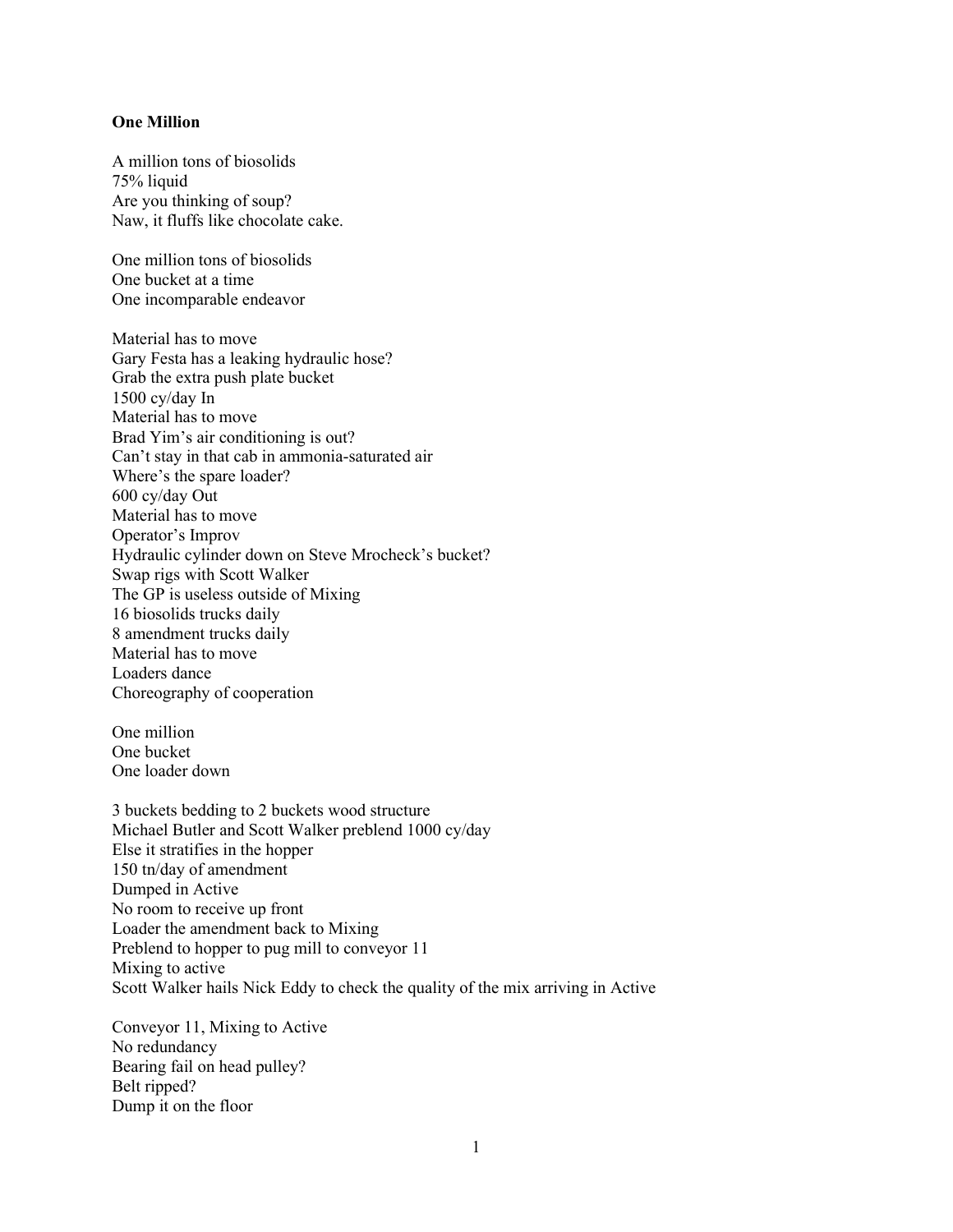Michael Butler pulls feedstocks to Active Gary Festa mixes carbon and nitrogen by hand

One million One bucket One conveyor

Pug mill mixers Homogenous mix – love it! Paddles, motors, gear boxes 8 years old and going strong Juan Flores and Robert Alquisira stripping rope and twine from mixer augers Confined space Gas meter and sawsall 3 brutal hours of work for two Cutting tightly wound fiber from paddles and shaft Greg Barron, get off your Gator and get your hands down in this mess

One million One bucket One feedstock with high carbon

Dust settles in a fine grey powder on every surface Dust permeates the air, impairs visibility Water laid on for dust control slicks the concrete floor, Sending the loaders sliding Work orders issued every day by Scott Sauls -Dust control in Curing -Secure the tarp over the trommel screen discharge -PM the pressure sensors Jose Heredia and Able Medrano blow dust off every angle iron, belt, housing, An endless network of conveyors Suspended dust at too high a concentration can ignite Strict adherence to SOPs ensures a safe workplace We have to, to keep Noel Chan off our backs Randal Reed maintains the pressure sensors Calibrating to read the slightest pressure drop Ready to release sodium bicarbonate and nitrogen that would Douse the air stream Staunch the flames

One million One bucket One spark

4am to 1:30pm Maintenance crew offset Prep loaders for the day Joe Melton, Nelson Delgado, Steve Dennis, Robert Alquisira, and Juan Flores Fuel, lube, and inspect buckets, blowout dust from filters and engines Check Belt 11 and all non-redundant equipment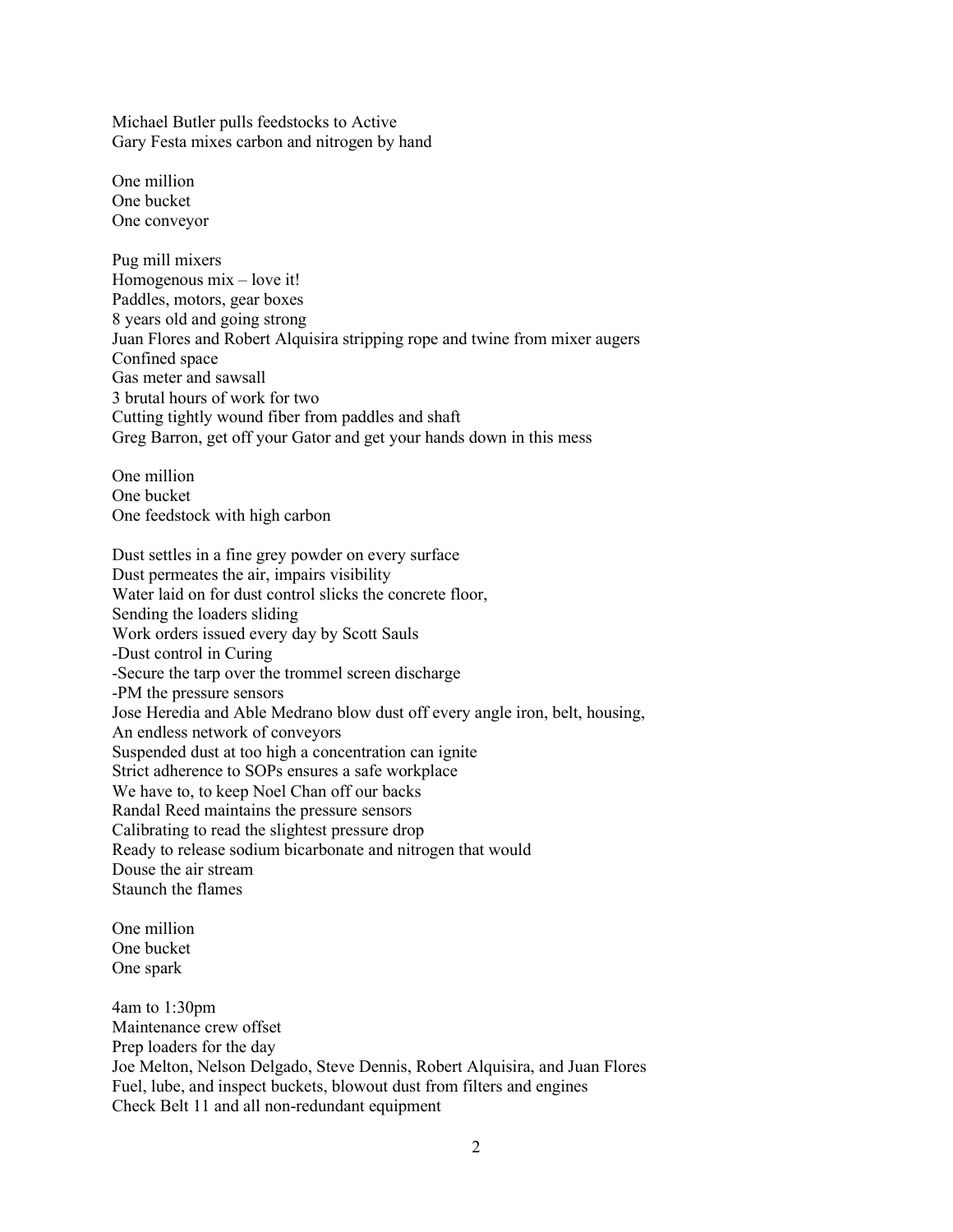Before operators even arrive Hit those bucket pins with 3% moly grease 4am to 1:30pm When do I see my family?

One million One bucket One early shift

Minimize emissions SCAQMD – the strictest air district in the nation Compost in a building – great idea! Columns on 50 foot centers Hit them, the roof comes down Can't see through fog Lights throw up glare Nick Eddy and Gary Festa barely miss Go ahead, Jason Racz, show us how to weave through faster On a cold day Ambient mixes with steam off the piles Condensation, rain, fog drops lower 175 cy/hr Move that material blind Compost in a building Clean air for the public Means hazards for our people

One million One bucket One column

Twin Wildcats side-by-side Screening 1000 cy/day But they don't Wet active material sticks to screens What passes balls up, is sticky, won't make good compost The weight of the active material tears up the screens Hydraulic drive motors fail Two years troubleshooting Jeff Ziegenbein, Jeff King, and Greg Barron Increase the wood ratio, check Scott Saul's production report Decrease the wood ratio, Scott, where's that production report? Increase aeration, Scott, are you sure you input the right numbers? Decrease aeration, production gets worse Two years troubleshooting Try bigger motors Turn the pile before screening Spread the pile over aeration vents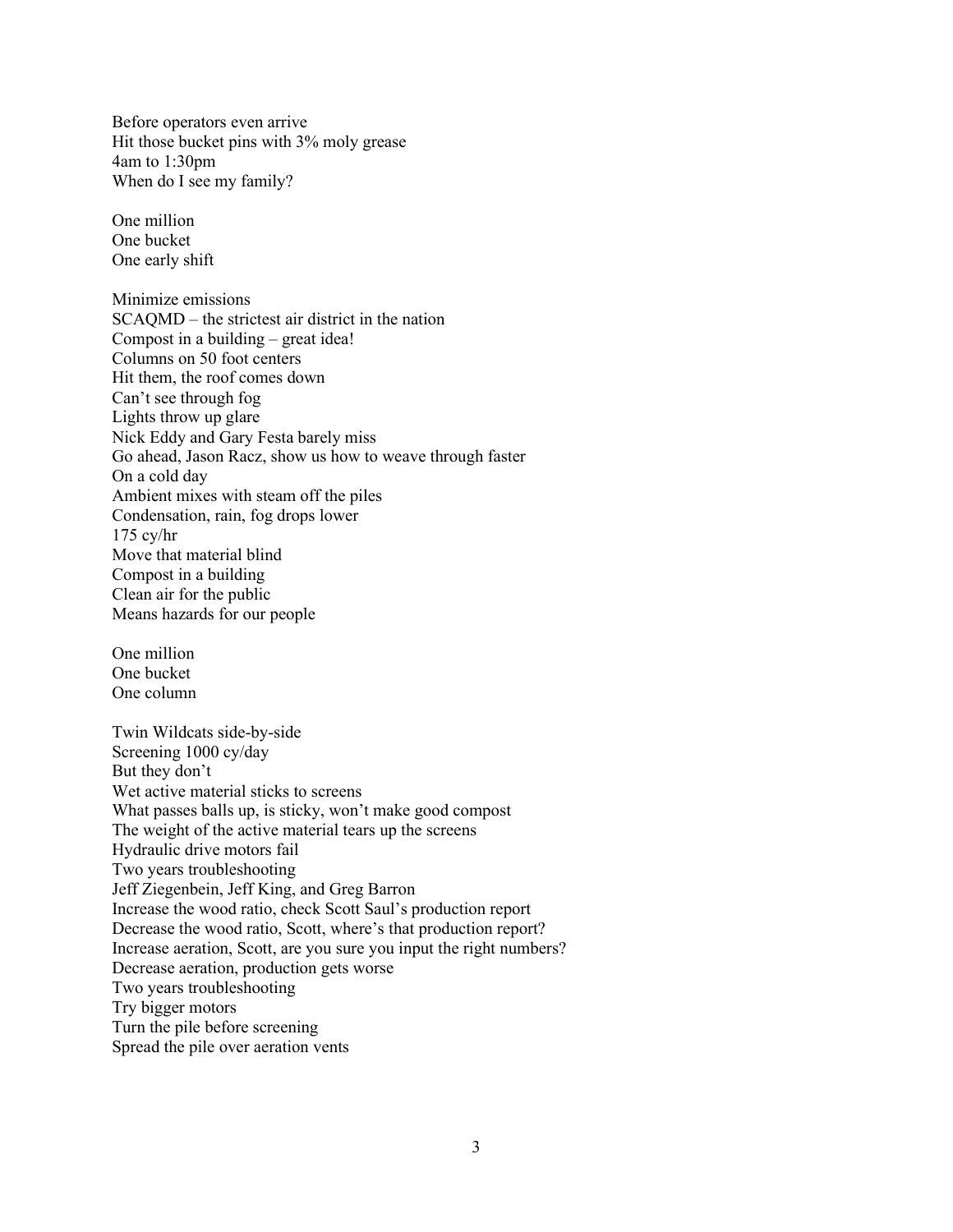Twin Wildcats screening 1000 cy/day Made for the dryer material Mature compost Brad Yim and Steve Mrocheck carrying compost Two loaders sharing a constricted space Gary Festa and Nick Eddy taking back Tripping over each other Manuel Noriega, Scott Walker, and Michael Butler carry From active to curing, from curing to trommel screens 150 round trips/day Everybody carries You didn't take back enough! Man, I carried for years! 1000 cy/day Heightens risk of accident Accelerates wear and tear on loaders Steals the maintenance budget Carrying dominates operations Hazardous Inefficient 150 round trips/day Jeff, Greg, and Jeff exhaust options Ask support of Board 8 years to modify conveyors Move feed hopper to center Brad Yim and Steve Mrocheck meet a good angle now from anywhere in curing Use an ejector bucket to clear the agitator bar Automated conveyance from active to curing to screen to loadout The way it should be 8 years to get it right Despite the risks No serious injuries An exemplary safety record Twin Wildcats side-by-side One million

One bucket One nightmare that's finally over

From screening through the soffit to loadout All material tested and compliant PFRP and VAR met already in active 54 day footprint  $1<sup>st</sup>$  in,  $1<sup>st</sup>$  out Manuel Noriega on a 644J High lift arms loading high side trucks A 4-axle scale, all loads are DOT compliant 600 cy/day out Only two trucks today Ziegenbein has put a ban on storage, don't even ask Drum up some customers fast, John Robison and Arin Boughan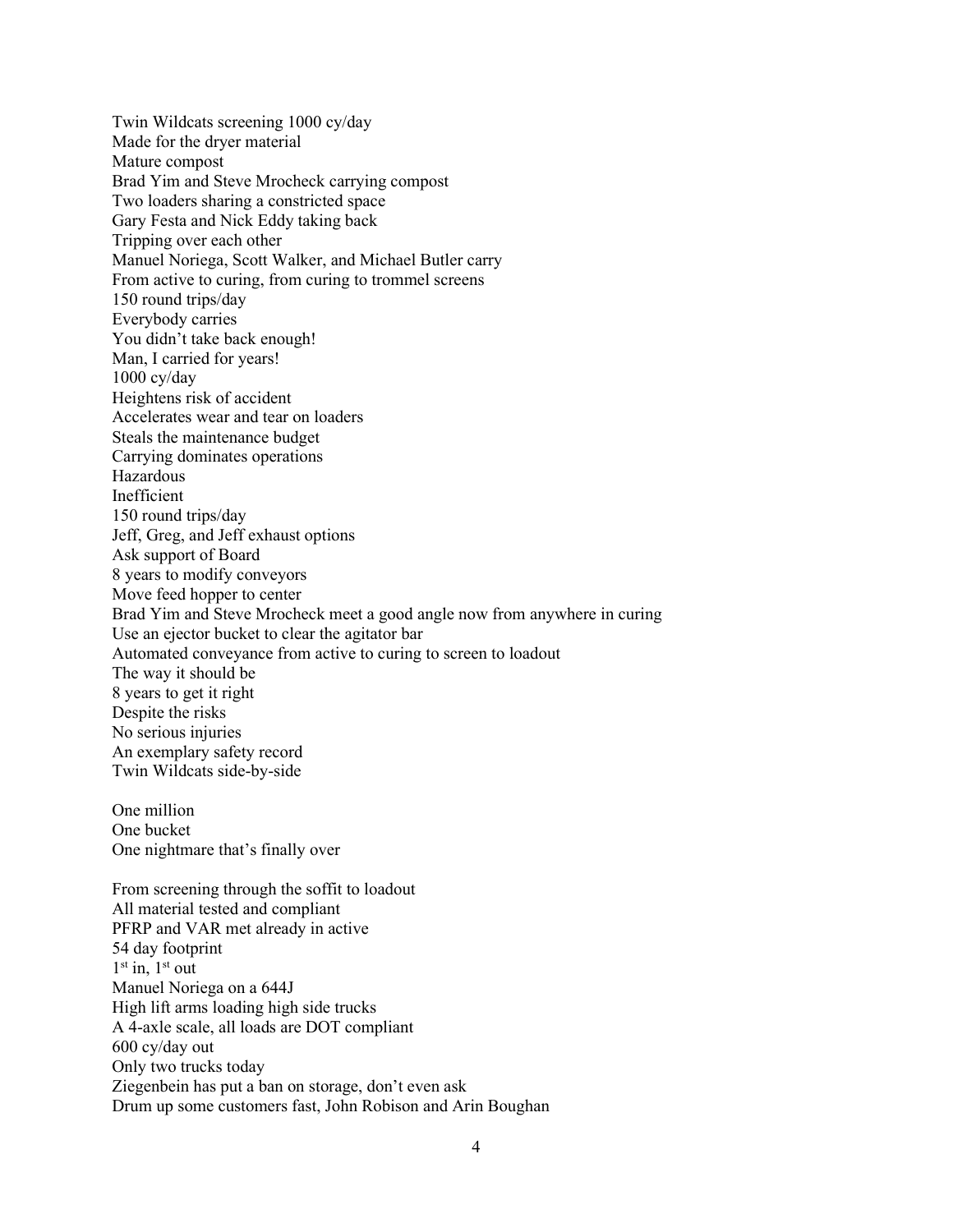Come on, now, King's checking my KPI Gotta manage this inventory

One million One bucket One erratic truck flow

John Robison follows up on a referral from a Farm Bureau Field Rep Tries to sound casual, not desperate. You meant to call IERCA yesterday? No problem, how many trucks do you need? Arin jokes with a farmer he's been working for months. One more time, I'll tell you why SoilPro Premium Compost is better IERCA has the resources and expertise to sustain a robust quality control system Composting indoors means we control our environment We're not subject to the unpredictability of Nature Our competitors have a much harder time controlling moisture and temperature And we screen finer The 3/8" screen increases the concentration of nutrients and Gives the product that look and feel that you love I don't think there's any material left today We can pull from storage. How much do you need?

After two hours' wait, 8 trucks arrive at once Manuel Noriega hustles for 2 hours He wants these drivers back He wants them to remember the quick, efficient loadout Richard Dawson hangs out at the lineup Talking to drivers, making sure they have water and access to facilities Letting them know how much IERCA values their business Manuel and Richard know they're the face of IERCA

One million One bucket One customer at a time

A 3-acre storage facility There's no time limit to store But we don't want to keep it Gets stinky Gets hot spots Able Medrano checks the temperature with thermal infrared Do you smell smoke? Able pours water on smoldering compost Manuel Noriega pulls the material out Not too fast Not too much oxygen Able extinguishes expertly Manuel lets it cool before feathering a foot or two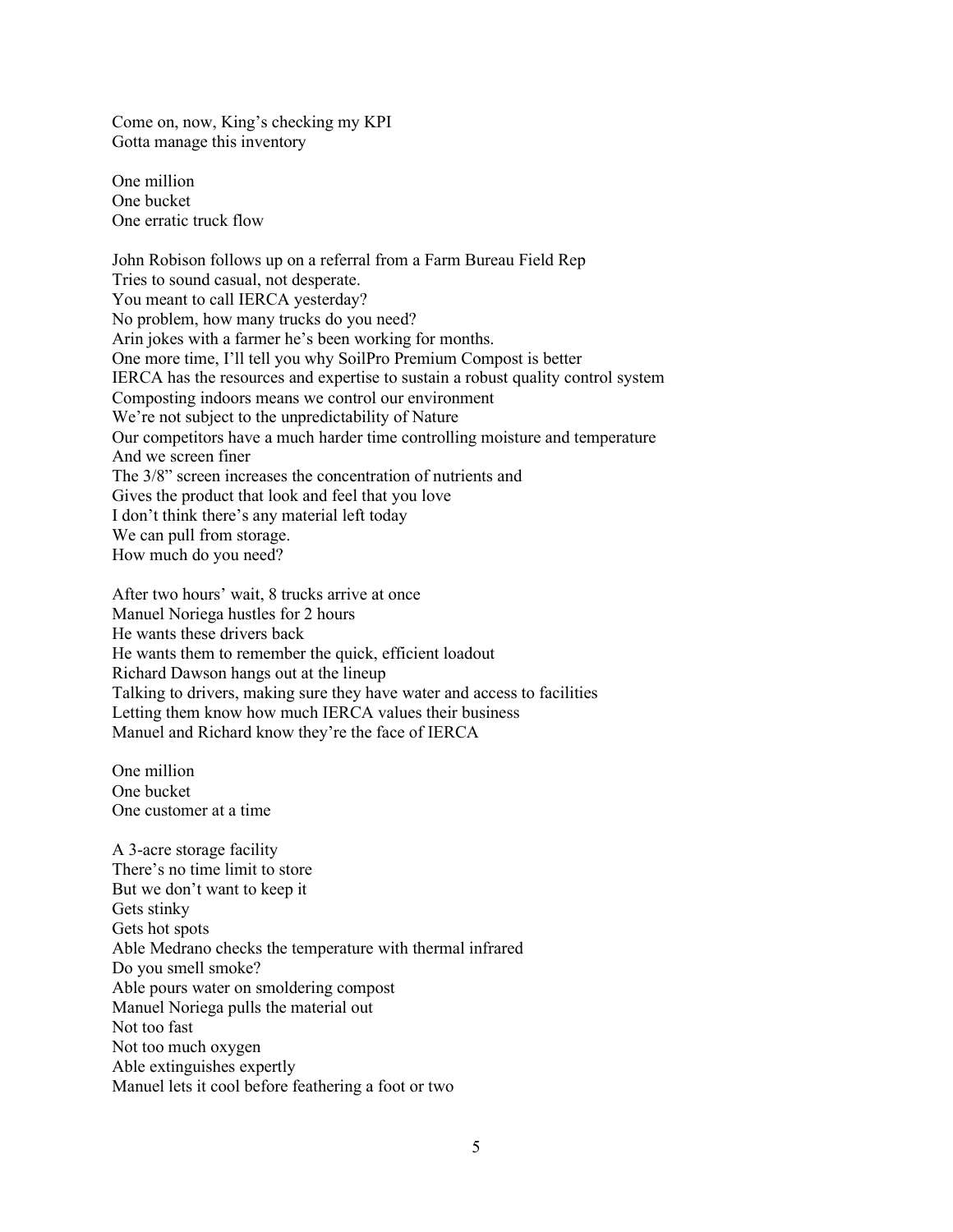One million One bucket One blaze

How much compost do I need? Victoria Stone takes customer calls 2cy/1000 sf Another Board meeting? Victoria pulls together the 1-inch thick Board package Scheduled trucks haven't arrived? Victoria calls dispatch and tracks them down SAP receiving, billing, and invoicing Keep this place running Handle what everyone else overlooks A 1 million ton celebration? Victoria rents the shade, orders the food, and coordinates logistics

One million One bucket One organized office

A million tons of biosolids processed In the largest indoor composting facility in the country Accomplished with vision and technical expertise that earned the Santa Ana Basin Engineering Award From the California Water Environment Federation, and the Leadership in Engineering Award From the American Academy of Environmental Engineers For taking up the challenge to compost indoors to meet some of the toughest air standards in the nation Accomplished with respect for and stewardship of the environment that earned the Environmental Award From the Environmental Protection Agency's Pacific Region For minimizing environmental impacts through the use of solar energy, an air scrubbing biofilter, and recycling of waste materials Accomplished with innovation that earned the Technological Innovation Achievement Award From the California Association of Sanitation Agencies, and, the Excellence in Composting Systems Award From the Solid Waste Association of North America For employing and adapting existing technologies to the unique conditions of indoor composting Accomplished with leadership and dedication that earned the Dave Hardy Leadership in Organics Award From the California Resource and Recycling Association, and the Composter of the Year Award, and, the Excellence in Marketing Program Presentation Award Both from the United States Composting Council, as well as the Governor's Environmental and Economic Leadership Award From California's Governor Brown For meeting the highest standards of quality, reliability, and environmental responsibility, while educating the public about the benefits of biosolids-derived compost and developing new markets for the beneficial

use of SoilPro Premium Compost.